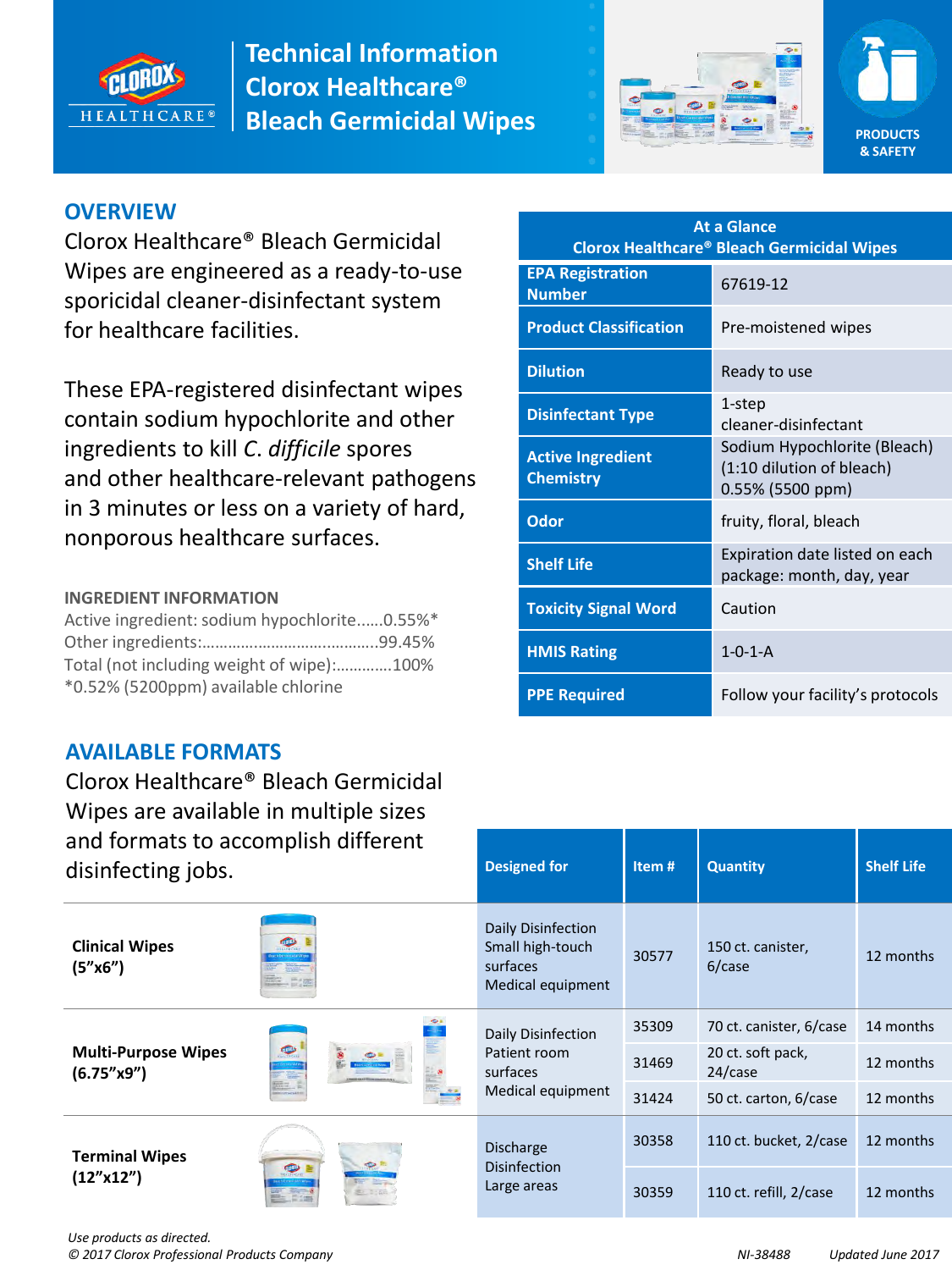





#### **DISINFECTION DIRECTIONS FOR USE#**



1. Don PPE, then REMOVE gross soil if visible.\* When disinfecting surfaces contaminated with C. difficile spores, always clean surfaces prior to disinfecting.



2. WIPE surface with wipe until completely wet.



3. To DISINFECT, allow surface to remain wet for contact time listed below: Bacteria - 30 seconds Viruses - 1 minute C. difficile spores - 3 minutes



4. WIPE surface with a clean. damp cloth to prevent residue buildup.

#### **Special Instructions for Cleaning Prior to Disinfection Against** *Clostridium difficile* **spores:**

- **Personal Protection:** Wear appropriate barrier protection such as gloves, gowns, masks and eye covering.
- **Cleaning Procedure:** Fecal matter/waste must be thoroughly cleaned from surfaces/objects before disinfection by application with this product. Cleaning is to include vigorous wiping and/or scrubbing, until all visible soil is removed. Special attention is needed for high-touch surfaces. Surfaces in patient rooms are to be cleaned in an appropriate manner, such as from right to left or left to right on horizontal surfaces, and top to bottom on vertical surfaces to minimize spreading of the spores. Restrooms are to be cleaned last. Do not reuse soiled cloths.
- **Infectious Materials Disposal:** Materials used in the cleaning process that may contain feces/waste are to be disposed of immediately in accordance with local regulations for infectious materials disposal.

**Special Instructions for Using This Product to Clean and Decontaminate Against HIV-1, HBV and HCV on Surfaces/Objects Soiled with Blood/Body Fluids:** 

- **Personal Protection:** When handling items soiled with blood or body fluids, use disposable impervious gloves, gowns, masks and eye coverings.
- **Cleaning Procedure:** Blood and other body fluids must be thoroughly cleaned from surfaces and other objects before applying this product.
- **Contact Time:** Allow surfaces to remain wet for 1 minute, let air dry. For all other organisms, see directions for contact times.
- **Disposal of Infectious Materials:** Use disposable impervious gloves, gowns, masks and eye coverings. Blood and other body fluids must be autoclaved and disposed of according to local regulations for infectious waste disposal.

This product is not to be used as a terminal sterilant/high-level disinfectant on any surface or instrument that **(1)** is introduced directly into the human body, either into or in contact with the bloodstream or normally sterile areas of the body, or **(2)** contacts intact mucous membranes, but which does not ordinarily penetrate the blood barrier or otherwise enter normally sterile areas of the body. This product may be used to preclean or decontaminate critical or semi critical medical devices prior to sterilization or high-level disinfection.

# *See product label for complete instructions.* This is a one-step product. Precleaning is required only if blood, vomit, fecal matter or other soil is visible, or in advance of disinfecting *C. difficile* spores.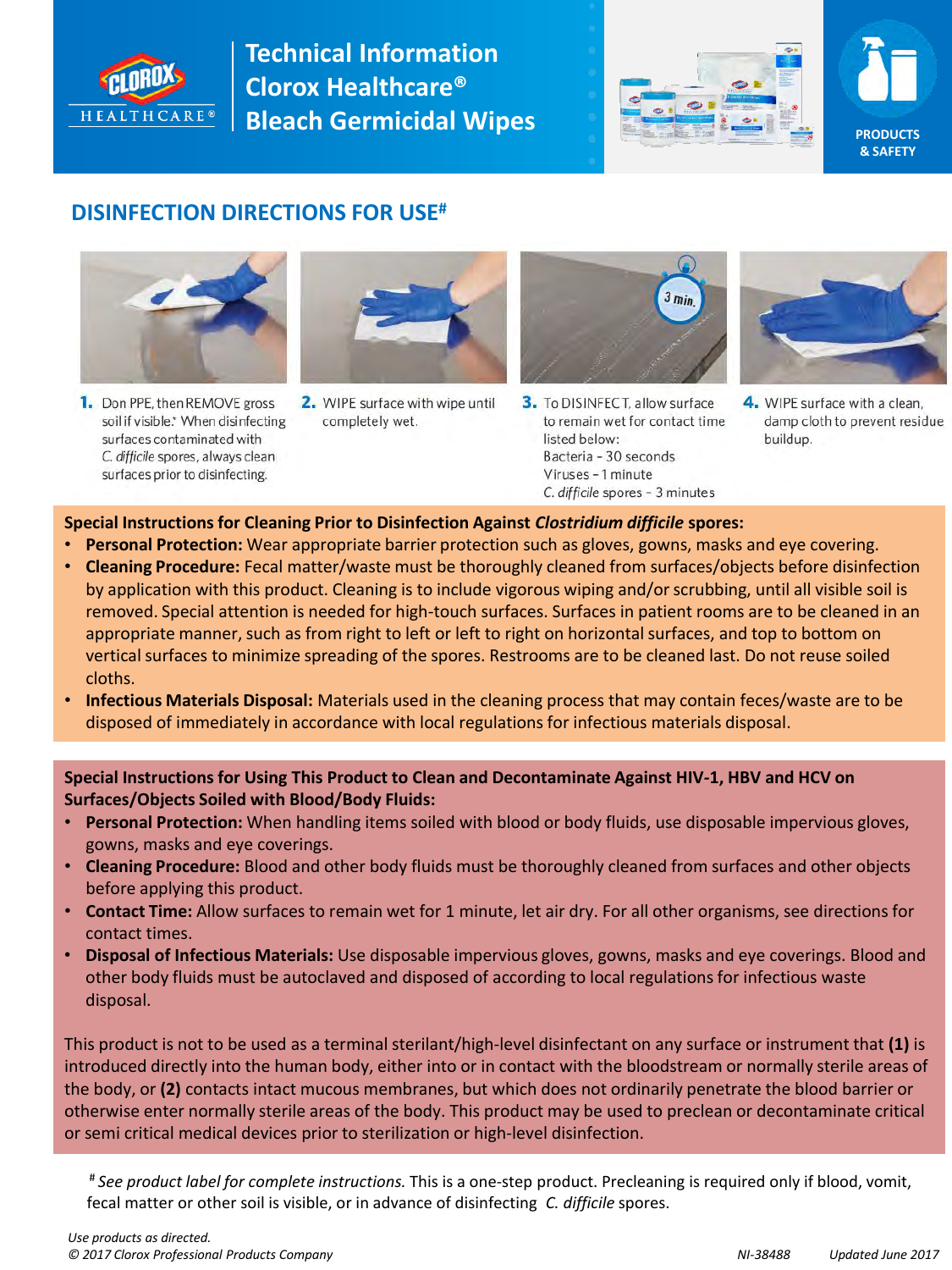



**PRODUCTS & SAFETY** 

## **DISINFECTION EFFICACY CLAIMS**

|   | <b>Effective against</b>                                                        | Kill Time         |
|---|---------------------------------------------------------------------------------|-------------------|
|   | Acinetobacter baumannii                                                         | 30 sec            |
|   | Bordetella pertussis                                                            | 30 sec            |
|   | Campylobacter jejuni                                                            | 30 sec            |
|   | Clostridium difficile (spores)                                                  | 3 min             |
|   | Enterobacter aerogenes                                                          | 30 <sub>sec</sub> |
|   | Enterobacter cloacae                                                            | 30 sec            |
|   | Enterococcus faecalis (VRE) (Vancomycin-resistant)                              | 30 <sub>sec</sub> |
|   | Enterococcus faecalis (MDR) (Multidrug-resistant)                               | 30 sec            |
|   | Enterococcus hirge                                                              | 30 sec            |
|   | Escherichia coli                                                                | 30 sec            |
|   | Escherichia coli 0157:H7                                                        | 30 sec            |
|   | Escherichia coli ESBL                                                           | 30 sec            |
|   | Escherichia coli (NDM-1)                                                        | 30 sec            |
|   | Klebsiella pneumoniae                                                           | 30 sec            |
|   | Klebsiella pneumoniae ESBL                                                      | 30 sec            |
|   | Klebsiella pneumoniae (CRKP) (Carbapenem-resistant)                             | 30 sec            |
|   | Klebsiella pneumoniae (NDM-1)                                                   | 30 sec            |
|   | Legionella pneumophila                                                          | 30 sec            |
|   | Listeria monocytogenes                                                          | 30 sec            |
|   | Proteus mirabilis                                                               | 30 sec            |
|   | Pseudomonas aeruginosa                                                          | 30 sec            |
|   | Salmonella enterica                                                             | 30 sec            |
|   | Serratia marcescens                                                             | 30 sec            |
|   | Shigella dysenteriae                                                            | 30 sec            |
|   | Staphylococcus aureus                                                           | 30 sec            |
|   | Staphylococcus aureus (LRSA) (Linezolid-resistant)                              | 30 sec            |
|   | Staphylococcus aureus (MRSA) (Methicillin-resistant)                            | 30 sec            |
|   | Staphylococcus aureus (CA-MRSA) (Community-associated<br>Methicillin-resistant) | 30 sec            |
|   | Staphylococcus aureus (VRSA) (Vancomycin-resistant)                             | 30 sec            |
|   | Staphylococcus aureus (VISA)<br>(Vancomycin-intermediate-resistant)             | 30 sec            |
|   | Staphylococcus epidermidis (CoNS)                                               | 30 sec            |
|   | Streptococcus pneumoniae                                                        | 30 sec            |
|   | Streptococcus pyogenes                                                          | 30 sec            |
| ì | Mycobacterium tuberculosis (TB)                                                 | 3 min             |

|   | <b>Effective against</b>                                               | <b>Kill Time</b> |  |  |
|---|------------------------------------------------------------------------|------------------|--|--|
|   | Adenovirus Type 2                                                      | 1 min            |  |  |
|   | Avian Influenza A Virus                                                | 1 min            |  |  |
|   | <b>Canine Parvovirus</b>                                               | 3 min            |  |  |
|   | Enterovirus D68                                                        | 1 min            |  |  |
|   | Feline Panleukopenia Virus                                             | 3 min            |  |  |
|   | Hepatitis A Virus (HAV)                                                | 1 min            |  |  |
|   | Hepatitis B Virus (HBV)*                                               | 1 min            |  |  |
|   | Hepatitis C Virus* (HCV)                                               | 1 min            |  |  |
|   | Herpes Simplex Virus (HSV-2)                                           | 1 min            |  |  |
|   | Human Coronavirus                                                      | 1 min            |  |  |
|   | Human Immunodeficiency Virus Type 1 (HIV-1)                            | 30 sec           |  |  |
|   | Influenza A Virus                                                      | 1 min            |  |  |
|   | Influenza B Virus                                                      | 1 min            |  |  |
|   | Measles Virus                                                          | 1 min            |  |  |
|   | Middle East Respiratory Syndrome Coronavirus<br>(MERS-CoV)             | 1 min            |  |  |
|   | Norovirus*                                                             | 1 min            |  |  |
|   | Poliovirus Type 1 (Mahoney)                                            | 1 min            |  |  |
|   | Respiratory Syncytial Virus (RSV)                                      | 1 min            |  |  |
|   | <b>Rhinovirus</b>                                                      | 1 min            |  |  |
|   | Rotavirus                                                              | 1 min            |  |  |
|   | Severe Acute Respiratory Syndrome-Associated Coronavirus<br>(SARS-CoV) | 1 min            |  |  |
|   | Candida albicans                                                       | 3 min            |  |  |
| ò | Candida glabrata                                                       | 3 min            |  |  |
|   | Trichophyton mentagrophytes (Athlete's Foot Fungus)                    | 3 min            |  |  |
|   | <b>TOTAL: 58 Claims</b><br>*Obtained via surrogate                     |                  |  |  |

1. Tested in the presence of 3-part organic soil load following<br>EPA Guidance for the Efficacy Evaluation of Products with Sporicidal Claims Against Clostridium difficile (June 2014)